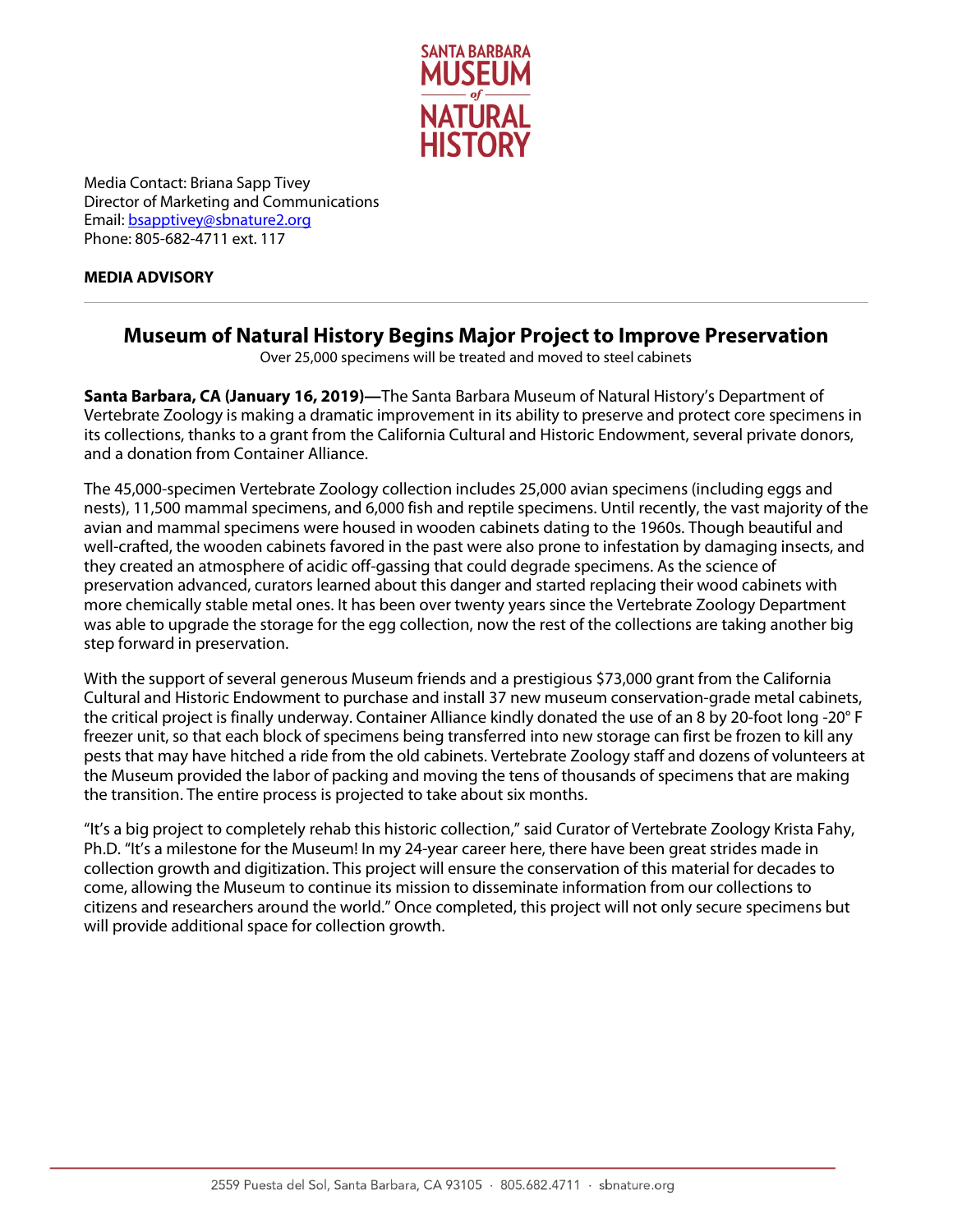



Dr. Fahy (left) and Curatorial Assistant Julia Schorr (right) contemplate logistics prior to the packing process



Volunteers from other areas of the Museum's staff helped Dr. Fahy (center) pack specimen drawers in preparation for the transfer



Arrival of the freezer unit generously loaned by Container Alliance